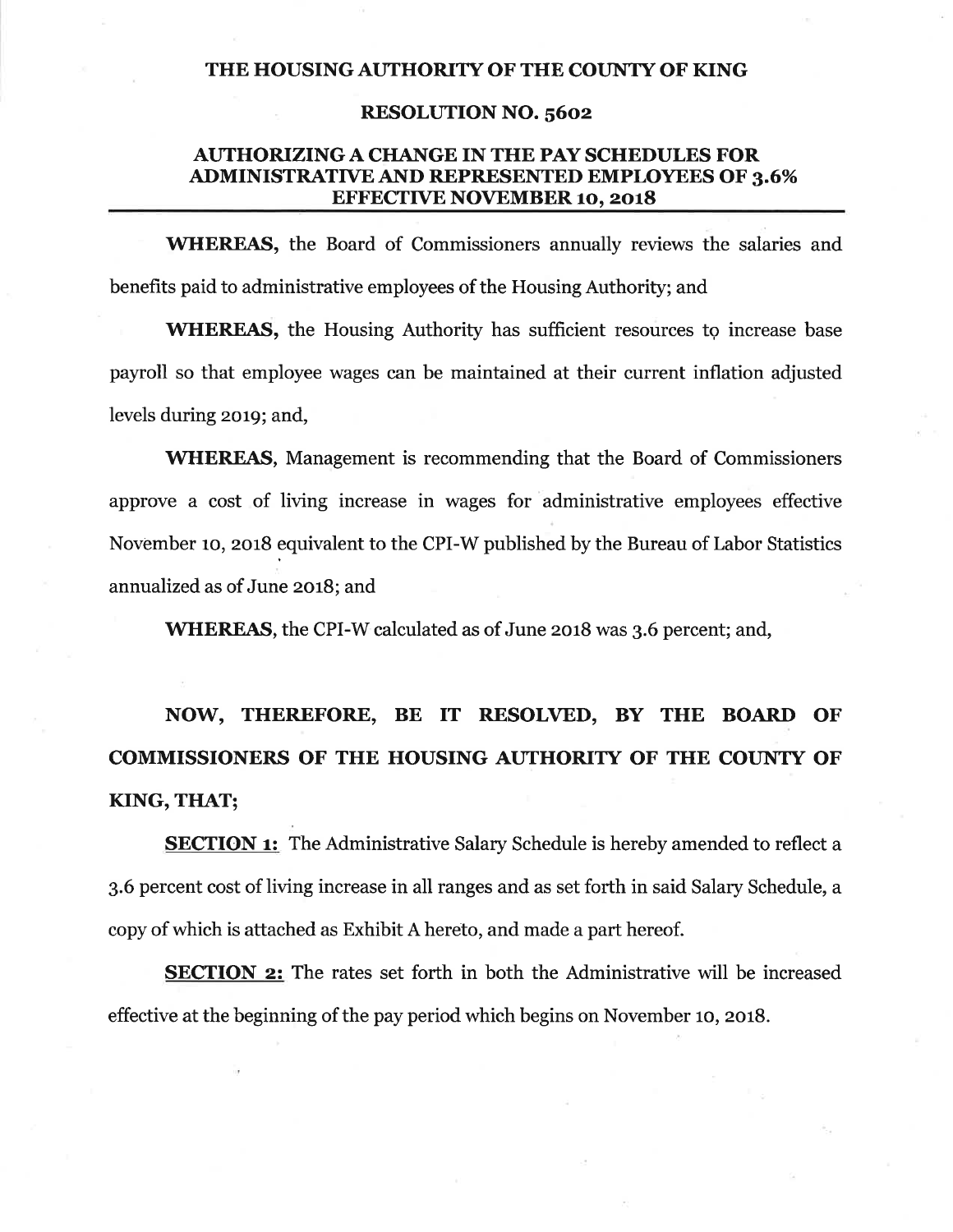Resolution No. 5603 Cost of Living Increases - Administrative Personnel September 24, 2018 Board Meeting Page 2 of 2

# ADOPTED BY THE BOARD OF COMMISSIONERS OF THE HOUSING AUTHORITY OF THE COUNTY OF KING AT A SPECIAL MEETING

THEREOF THIS 24th DAY OF SEPTEMBER 2018.

## THE HOUSING AUTHORITY OF THE **COUNTY OF KING, WASHINGTON**

Douglas J. Barnes, Chair **Board of Commissioners** 

**STEPHEN J. NORMAN** Secretary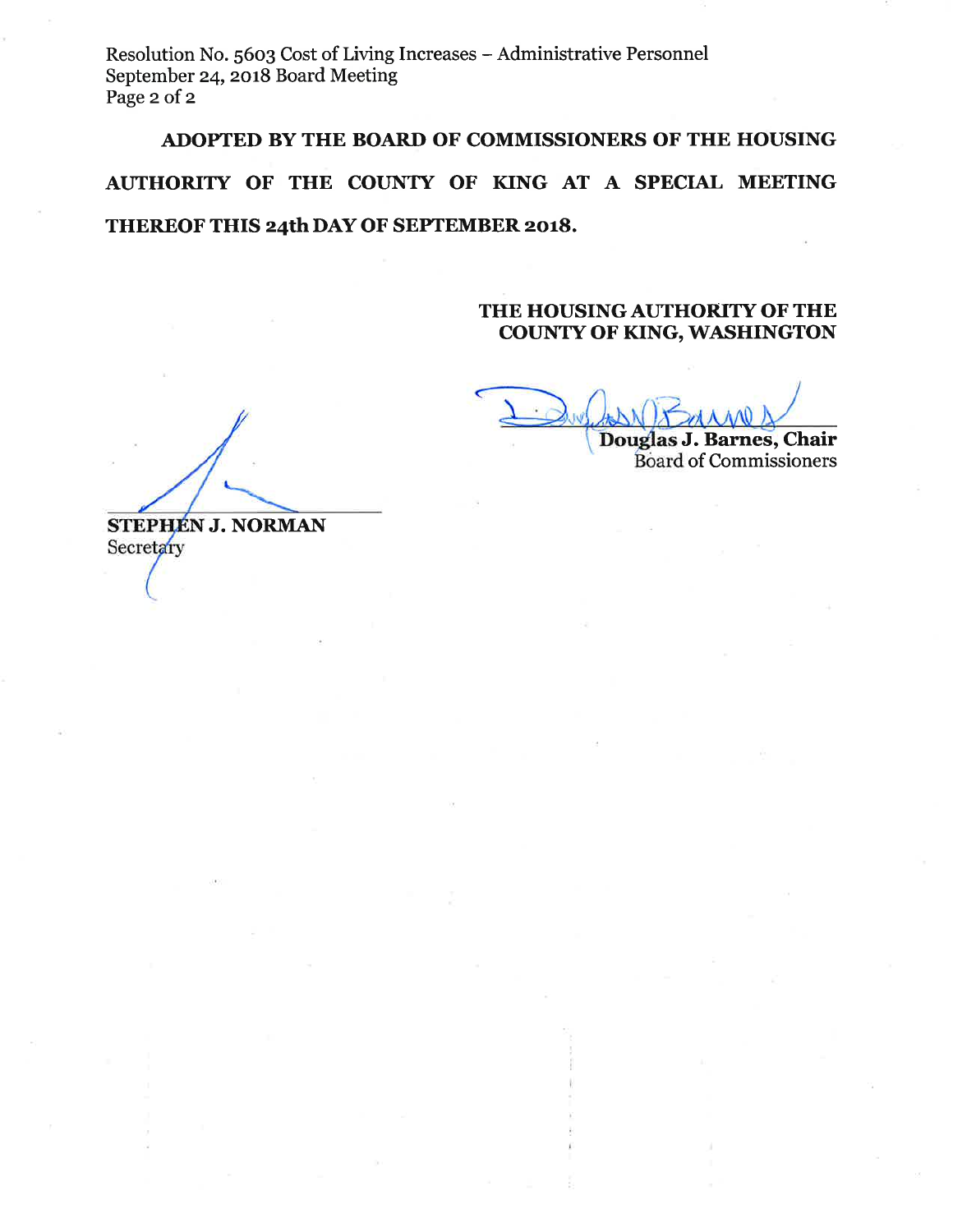### EXHIBIT A

| <b>Administrative Salary Schedule</b><br>Effective: November 10, 2018 - November 11, 2019 |         |              |              |              |              |  |  |  |  |
|-------------------------------------------------------------------------------------------|---------|--------------|--------------|--------------|--------------|--|--|--|--|
|                                                                                           |         |              |              |              |              |  |  |  |  |
| $\overline{O}$                                                                            | Annual  | 137,791.2216 | 169,310.9636 | 200,830.7055 | 221,843.8668 |  |  |  |  |
| $\overline{\circ}$                                                                        | Monthly | 11,482.6018  | 14,109.2470  | 16,735.8921  | 18,486.9889  |  |  |  |  |
| $\circ$                                                                                   | Hourly  | 66.2458      | 81.3995      | 96.5532      | 106.6557     |  |  |  |  |
|                                                                                           |         |              |              |              |              |  |  |  |  |
| Z                                                                                         | Annual  | 125,264.7470 | 153,449.3150 | 181,633.8831 | 200,423.5951 |  |  |  |  |
| Z                                                                                         | Monthly | 10,438.7289  | 12,787.4429  | 15,136.1569  | 16,701.9663  |  |  |  |  |
| N                                                                                         | Hourly  | 60.2234      | 73.7737      | 87.3240      | 96.3575      |  |  |  |  |
| M                                                                                         | Annual  | 117,421.0225 | 143,840.7527 | 170,260.4827 | 187,873.6361 |  |  |  |  |
| $\overline{M}$                                                                            | Monthly | 9,785.0852   | 11,986.7294  | 14,188.3736  | 15,656.1363  |  |  |  |  |
| $\overline{M}$                                                                            | Hourly  | 56.4524      | 69.1542      | 81.8560      | 90.3239      |  |  |  |  |
| $\overline{L}$                                                                            | Annual  | 111,829.5454 | 132,797.5851 | 153,765.6248 | 167,744.3181 |  |  |  |  |
| $\mathsf{L}$                                                                              | Monthly | 9,319.1288   | 11,066.4654  | 12,813.8021  | 13,978.6932  |  |  |  |  |
| $\mathsf{L}$                                                                              | Hourly  | 53.7642      | 63.8450      | 73.9258      | 80.6463      |  |  |  |  |
|                                                                                           |         |              |              |              |              |  |  |  |  |
| $\overline{\mathsf{K}}$                                                                   | Annual  | 101,665.5259 | 118,821.5836 | 135,977.6410 | 147,415.0126 |  |  |  |  |
| $\overline{K}$                                                                            | Monthly | 8,472.1272   | 9,901.7986   | 11,331.4701  | 12,284.5844  |  |  |  |  |
| $\overline{K}$                                                                            | Hourly  | 48.8777      | 57.1258      | 65.3739      | 70.8726      |  |  |  |  |
| J                                                                                         | Annual  | 92,423.2053  | 108,019.6214 | 123,616.0372 | 134,013.6479 |  |  |  |  |
| J                                                                                         | Monthly | 7,701.9338   | 9,001.6351   | 10,301.3364  | 11,167.8040  |  |  |  |  |
| J                                                                                         | Hourly  | 44.4342      | 51.9325      | 59.4308      | 64.4296      |  |  |  |  |
|                                                                                           | Annual  | 84,021.0959  | 98,199.6558  | 112,378.2156 | 121,830.5890 |  |  |  |  |
| П                                                                                         | Monthly | 7,001.7580   | 8,183.3046   | 9,364.8513   | 10,152.5491  |  |  |  |  |
| I                                                                                         | Hourly  | 40.3948      | 47.2114      | 54.0280      | 58.5724      |  |  |  |  |
| H                                                                                         | Annual  | 73,061.8224  | 85,391.0051  | 97,720.1875  | 105,939.6425 |  |  |  |  |
| $\boldsymbol{\mathsf{H}}$                                                                 | Monthly | 6,088.4852   | 7,115.9171   | 8,143.3490   | 8,828.3035   |  |  |  |  |
| $\sf H$                                                                                   | Hourly  | 35.1259      | 41.0534      | 46.9809      | 50.9325      |  |  |  |  |
|                                                                                           |         |              |              |              |              |  |  |  |  |
| G                                                                                         | Annual  | 63,532.0195  | 74,253.0478  | 84,974.0761  | 92,121.4283  |  |  |  |  |
| $\overline{\mathsf{G}}$                                                                   | Monthly | 5,294.3350   | 6,187.7540   | 7,081.1730   | 7,676.7857   |  |  |  |  |
| $\overline{\mathsf{G}}$                                                                   | Hourly  | 30.5442      | 35.6986      | 40.8529      | 44.2891      |  |  |  |  |
| $\overline{r}$                                                                            | Annual  | 55,245.2344  | 64,567.8676  | 73,890.5009  | 80,105.5898  |  |  |  |  |
| F                                                                                         | Monthly | 4,603.7695   | 5,380.6556   | 6,157.5417   | 6,675.4658   |  |  |  |  |
| F                                                                                         | Hourly  | 26.5602      | 31.0422      | 35.5243      | 38.5123      |  |  |  |  |